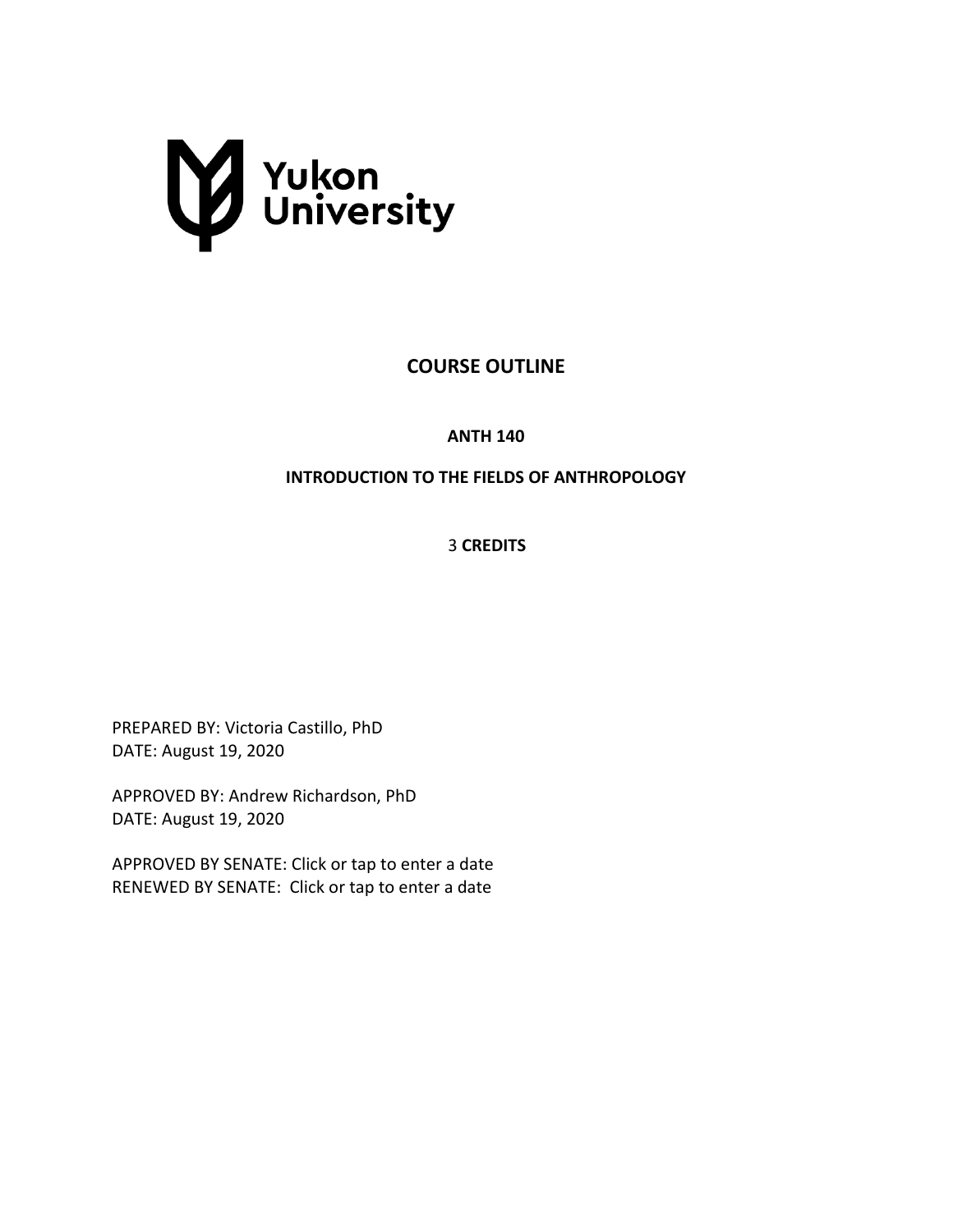



This work is licensed under the Creative Commons Attribution-NonCommercial-ShareAlike 4.0 International License. To view a copy of this license, visit http://creativecommons.org/licenses/bync-sa/4.0/.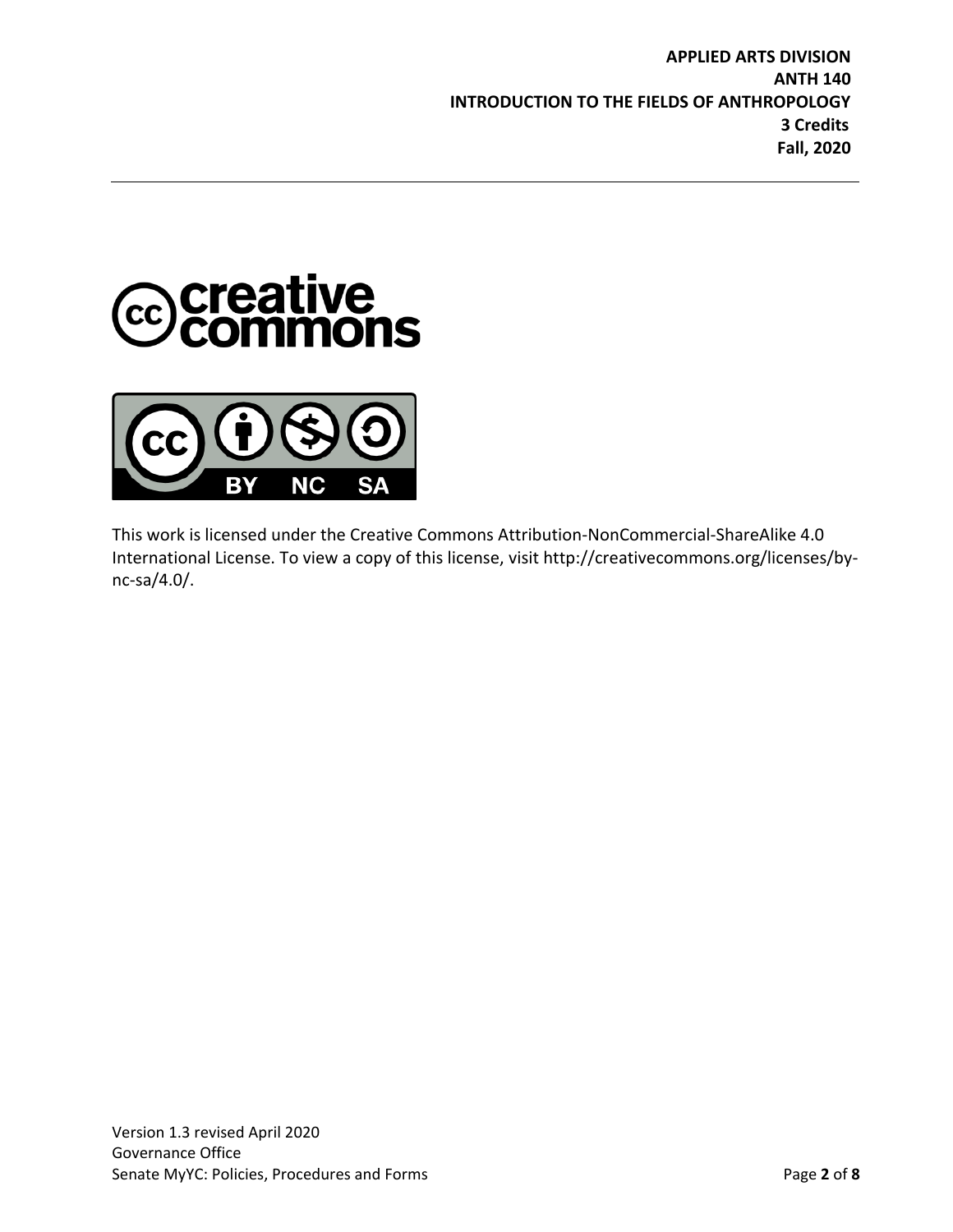## **ANTH 140: Introduction to the Fields of Anthropology**

| <b>INSTRUCTOR: Dr. Victoria Castillo</b> | <b>OFFICE HOURS: By appointment</b>                |
|------------------------------------------|----------------------------------------------------|
| <b>OFFICE LOCATION: A2505 / Zoom</b>     | <b>CLASSROOM: online</b>                           |
| E-MAIL: vcastillo@yukonu.ca              | <b>CLASS TIME:</b> Tue. / Thu. $10:30 - 12:00$ pm  |
| <b>TELEPHONE: 867-332-5291</b>           | DATES: September 1st, 2020 - December 7th,<br>2020 |

#### **COURSE DESCRIPTION**

This course introduces students to the four central sub-disciplines of anthropology including: physical anthropology, linguistic anthropology, cultural anthropology, and archaeology. Central themes of the course will consider human evolution, the appearance of culture, social organization, culture change and domestication. Students will further explore issues around gender, socioeconomic stratification, theoretical approaches in cultural anthropology, and the application and relevance of anthropological studies within academia and in real-world applications. When possible, examples will be obtained from the western subarctic region. Yukon First Nation pre-contact cultures, historic adaptations, and contemporary lifeways will be explored.

#### **PREREQUISITES**

None

### **RELATED COURSE REQUIREMENTS**

Students are required to have access to a desktop computer, laptop or tablet that can run and operate the online Moodle platform. It is recommended that students have access to wired high-speed internet to efficiently use Moodle. No web cam is needed for this online course.

| AU Anth $2xx(3)$   | CAMO Anth 104 (3)        | CAPU Anth $1xx(3)$     |
|--------------------|--------------------------|------------------------|
| SFU SA 1xx (3)     | UBC Anth 100 (3)         | UBCO Anth $1^{st}$ (3) |
| UFV Anth 100 (3)   | <b>UNBC Anth 102 (3)</b> | UVIC Anth 100 (1.5)    |
| VIU Anth $1st$ (3) | UR ANTH 100 (3)          |                        |

### **EQUIVALENCY OR TRANSFERABILITY**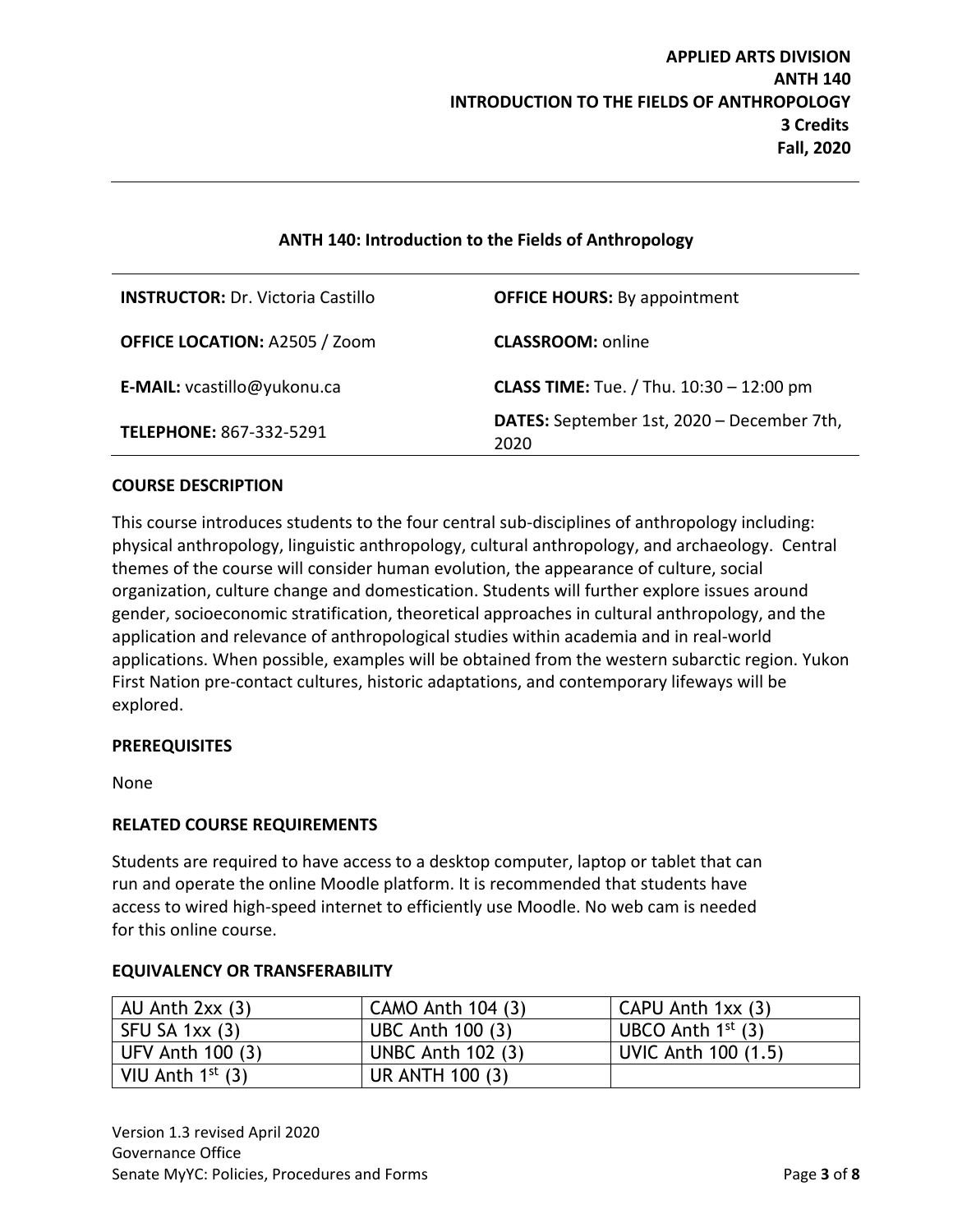For more information about transfer credit, contact the School of Liberal Arts or go to/www.bctransferguide.ca/

### **LEARNING OUTCOMES**

Upon successful completion of this course students will be able to:

- Understand the basic concepts and methods of anthropology
- Understand the nature of human biological and cultural diversity
- Identify the sub-disciplines of anthropology and understand the goals and objectives of each
- Be familiar with a variety of cross-cultural expressions of societies and cultures
- Be able to critically apply the anthropological perspective on one's own society and culture

### **COURSE FORMAT**

Due to COVID-19 and social distancing recommendations from the Chief Medical Officer of Health, this course is being taught through Zoom using a variety of materials, activities, and technical solutions. You will need to visit the course Moodle site to view recorded PowerPoint presentations, films, and supplementary reading-based materials and participate in weekly online discussions.

There are two scheduled Zoom lectures for this course per week (Tue. and Thu. 10:30 am – 12 noon). Video or audio-conferencing may be used for office hours. The class will proceed on a timetable with set assignments and due dates. This is not a self-paced course.

### **ASSESSMENTS**

### *All assignments must be submitted through the course Moodle page.*

#### **10 Online Weekly Discussion Questions**

Students are required to answer online weekly discussion questions. Students have the week to post their answers and responses. The thread will shut down at 11:55 Sunday night. As these questions are meant to create discussion and conversation between students, those who miss the deadline for answering and responding will not be able to go in later to answer or respond.

### **Article Presentation and Summary**

Students will choose a short anthropology article and will present a summary of the article to the class using PowerPoint slides. They will also hand in a short written summary of the article. More information will be provided in class.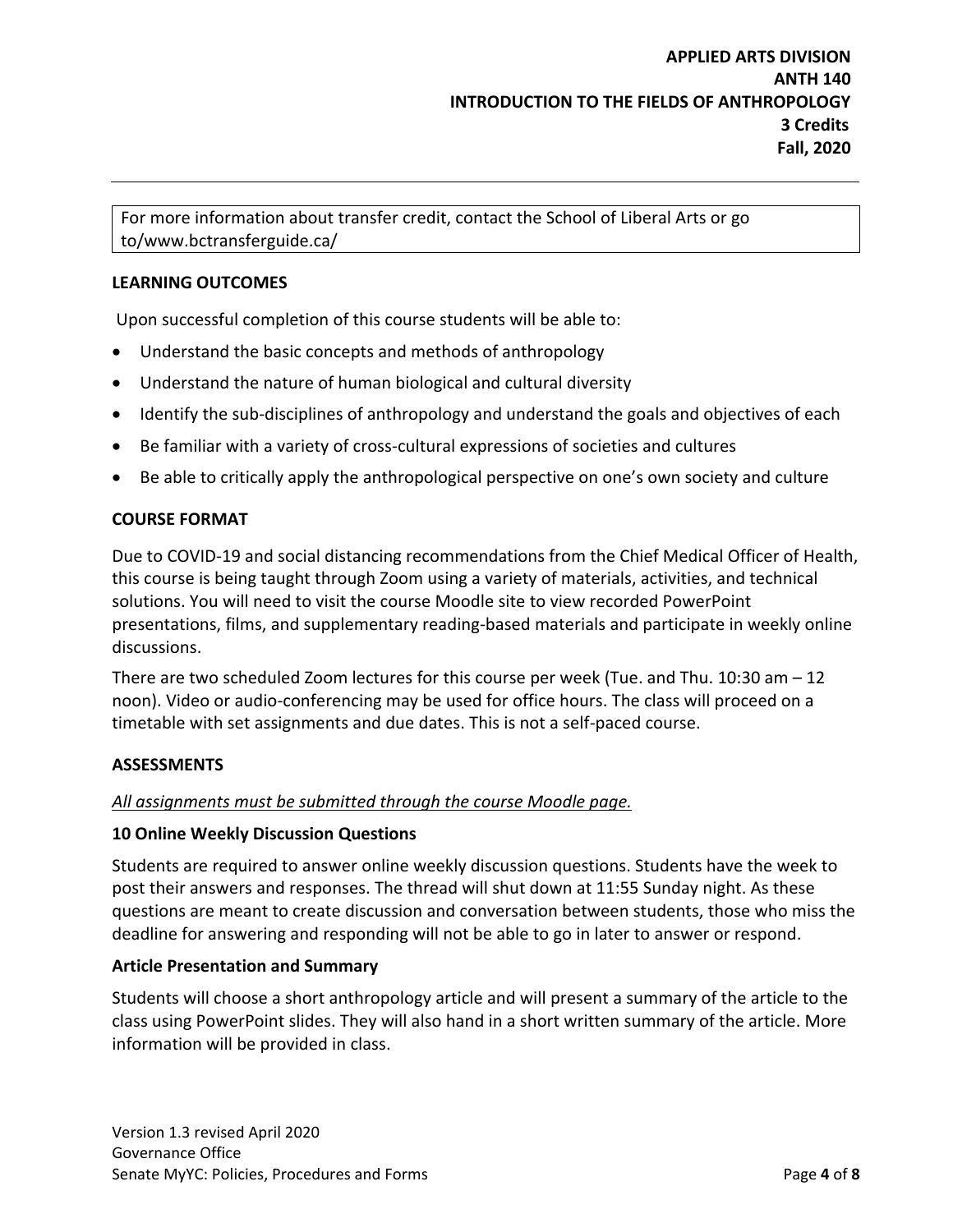### **Annotated Bibliography Project**

This is a two part assignment. The first part asks students to choose an anthropological topic and write a thesis statement and outline that focuses on their topic. The second part asks students to hand in an annotated bibliography of readings that support their thesis and outline. More information will be provided in class.

#### **Assessments**

Students will write three assessments throughout the semester. These will be based on your textbook and my lectures and are composed of multiple choice and short answer questions. These will be done online. More information will be provided in class.

#### **EVALUATION**

| In-class Active Participation         | 5%   |
|---------------------------------------|------|
| 10 Online Weekly Discussion Questions | 10%  |
| Article Presentation and Summary      | 15%  |
| Annotated Bibliography Project        | 30%  |
| Assessments 1 - 3 (10%, 10%, 20%)     | 40%  |
| Total                                 | 100% |

#### **REQUIRED TEXTBOOKS AND MATERIALS**

Ember, C., Ember, M, & Peregrine, P. (2015). *Human evolution and culture: Highlights of*  anthropology (8<sup>th</sup> ed). New Jersey: Prentice Hall.

Digital readings are available on the course website. Other readings may be added throughout the semester.

#### **ACADEMIC AND STUDENT CONDUCT**

Information on academic standing and student rights and responsibilities can be found in the current Academic Regulations that are posted on the Student Services/ Admissions & Registration web page.

#### **PLAGIARISM**

Plagiarism is a serious academic offence. Plagiarism occurs when a student submits work for credit that includes the words, ideas, or data of others, without citing the source from which the material is taken. Plagiarism can be the deliberate use of a whole piece of work, but more frequently it occurs when students fail to acknowledge and document sources from which they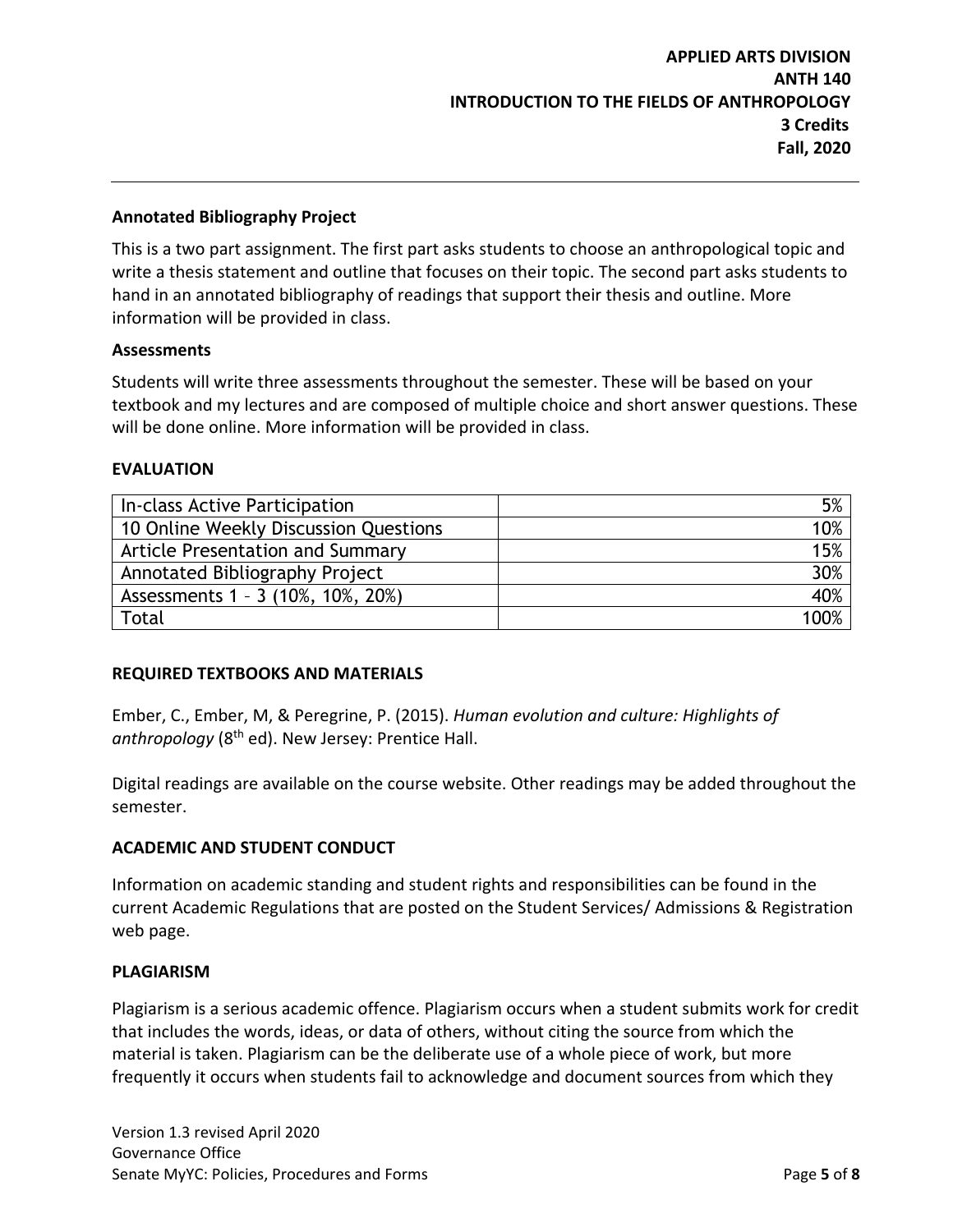have taken material according to an accepted manuscript style (e.g., APA, CSE, MLA, etc.). Students may use sources which are public domain or licensed under Creative Commons; however, academic documentation standards must still be followed. Except with explicit permission of the instructor, resubmitting work which has previously received credit is also considered plagiarism. Students who plagiarize material for assignments will receive a mark of zero (F) on the assignment and may fail the course. Plagiarism may also result in dismissal from a program of study or the University.

## **YUKON FIRST NATIONS CORE COMPETENCY**

Yukon University recognizes that a greater understanding and awareness of Yukon First Nations history, culture and journey towards self-determination will help to build positive relationships among all Yukon citizens. As a result, to graduate from ANY Yukon University program, you will be required to achieve core competency in knowledge of Yukon First Nations. For details, please see www.yukonu.ca/yfnccr.

## **ACADEMIC ACCOMMODATION**

Reasonable accommodations are available for students requiring an academic accommodation to fully participate in this class. These accommodations are available for students with a documented disability, chronic condition or any other grounds specified in section 8.0 of the Yukon University Academic Regulations (available on the Yukon University website). It is the student's responsibility to seek these accommodations. If a student requires an academic accommodation, they should contact the Learning Assistance Centre (LAC): lac@yukonu.ca.

| <b>Week</b>           | <b>Topic</b>                   | <b>Required Readings</b><br>(additional readings may<br>be added or substituted<br>at the instructor's<br>discretion) |
|-----------------------|--------------------------------|-----------------------------------------------------------------------------------------------------------------------|
| Week 1                | Course overview/Introductions  | No required reading                                                                                                   |
| September 2           | Welcome to Anthropology 140!   |                                                                                                                       |
| Week 2<br>September 7 | What is Anthropology?          | Chapter 1; Miner 1956:<br>503-507                                                                                     |
| Week 2                | What is culture, understanding | Chapter 9; Oboler 2003: 3-                                                                                            |
| September 9           | the concept?                   | 28                                                                                                                    |
|                       | Film: Part 1, The Human Family |                                                                                                                       |
|                       | Tree, (96 min. total)          |                                                                                                                       |

## **TOPIC OUTLINE**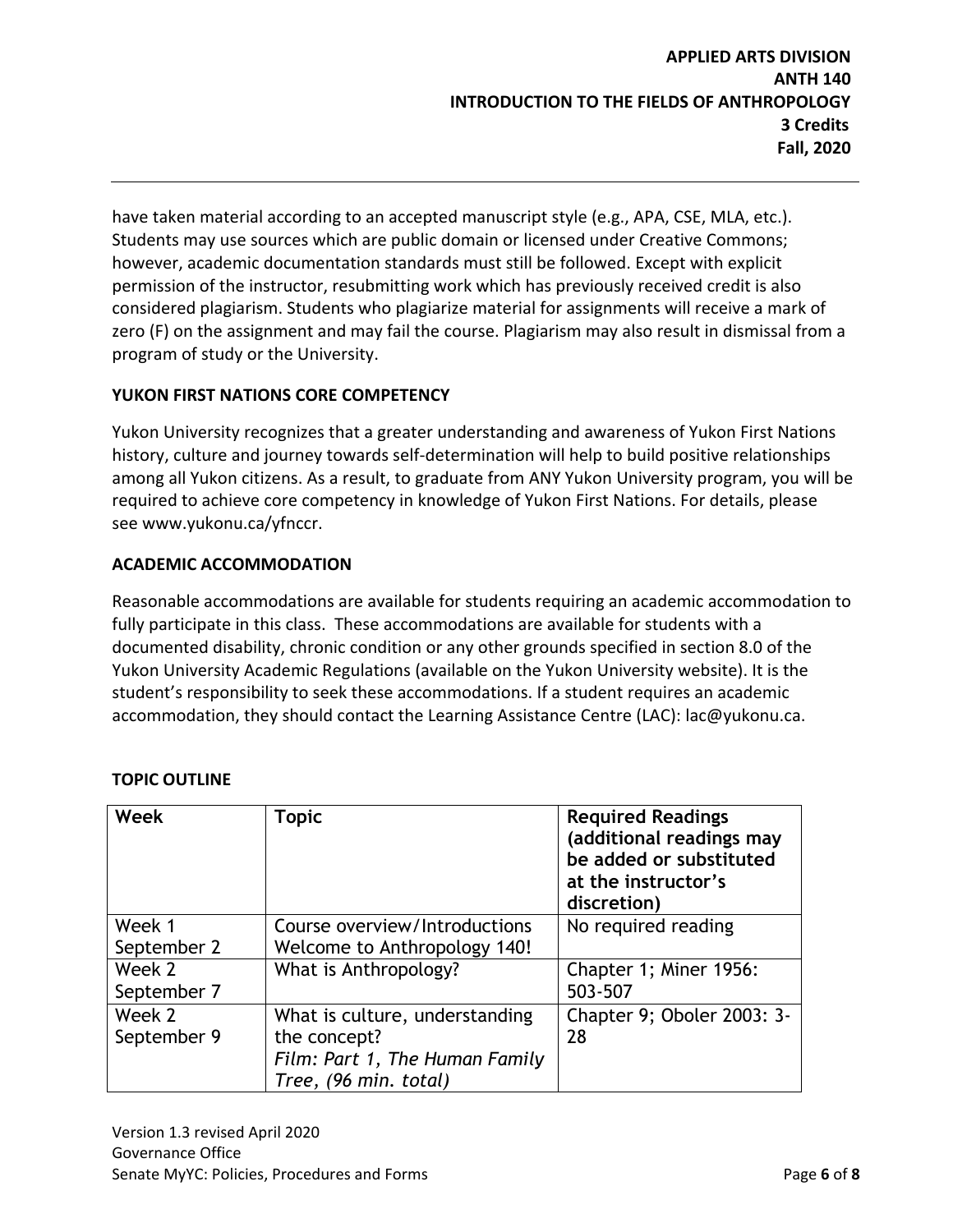# **APPLIED ARTS DIVISION ANTH 140 INTRODUCTION TO THE FIELDS OF ANTHROPOLOGY 3 Credits Fall, 2020**

| Week 3<br>September 14 | Genetics and evolution<br>Film: Part 2, The Human Family<br>Tree, (96 min. total)                                                                                    | Chapter 3; Marks 2003                                                                                                     |
|------------------------|----------------------------------------------------------------------------------------------------------------------------------------------------------------------|---------------------------------------------------------------------------------------------------------------------------|
| Week 3<br>September 16 | Understanding human variation<br>and adaptation<br>Film: Skin Deep: The Science of<br>Race, (46 min.) or Biobasics:<br><b>Genetics and Evolution (24</b><br>$min.$ ) | Chapter 4; Brace 2003:<br>240-255                                                                                         |
| Week 4<br>September 21 | Assessment 1 (1 hour)<br>Why and how do we study the<br>human past / research methods                                                                                | Chapter 2; Ember & Ember<br>$3 - 20$                                                                                      |
| Week 4<br>September 23 | Why and how do we study the<br>human past / research methods<br>cont.                                                                                                |                                                                                                                           |
| Week 5<br>September 28 | Learning about living primates<br>From primates to hominids                                                                                                          | Chapter 5; Stanford 2003:<br>$3 - 18;$                                                                                    |
| Week 5<br>September 30 | Who were the first hominids?                                                                                                                                         | Chapter 6; Simpson 2003:<br>$3 - 28$                                                                                      |
| Week 6<br>October 5    | The origin of culture and the<br>emergence of Homo Sapiens                                                                                                           | Chapter 7 (pp. 133-143;<br>(beginning of the chapter<br>to What Happened to the<br>Neandertals?)                          |
| Week 6<br>October 7    | Thesis and Outline Due Film:<br>Becoming Human (Nova 51min.)                                                                                                         |                                                                                                                           |
| Week 7<br>October 14   | The origin of culture and the<br>emergence of Homo Sapiens<br>The Upper Paleolithic World                                                                            | Chapter 7 (pp. 143-157;<br>(from What Happened to<br>the Neandertals? to end of<br>the chapter); Frayer 2003:<br>$3 - 24$ |
| Week 8<br>October 19   | Assessment 2 (1 hour)<br>The transition to food<br>production                                                                                                        | Chapter 8 (pp. 158-174);<br>Cohen 2003: 1-16                                                                              |
| Week 8<br>October 21   | Film: Guns, Germs and Steel (54<br>min.); The transition to cities<br>and states                                                                                     | Chapter 8 (pp. 174-187);<br>Smith 2009: 3-29                                                                              |
| Week 9                 | Language and Communication                                                                                                                                           | Chapter 10; Hill 2003: 3-                                                                                                 |